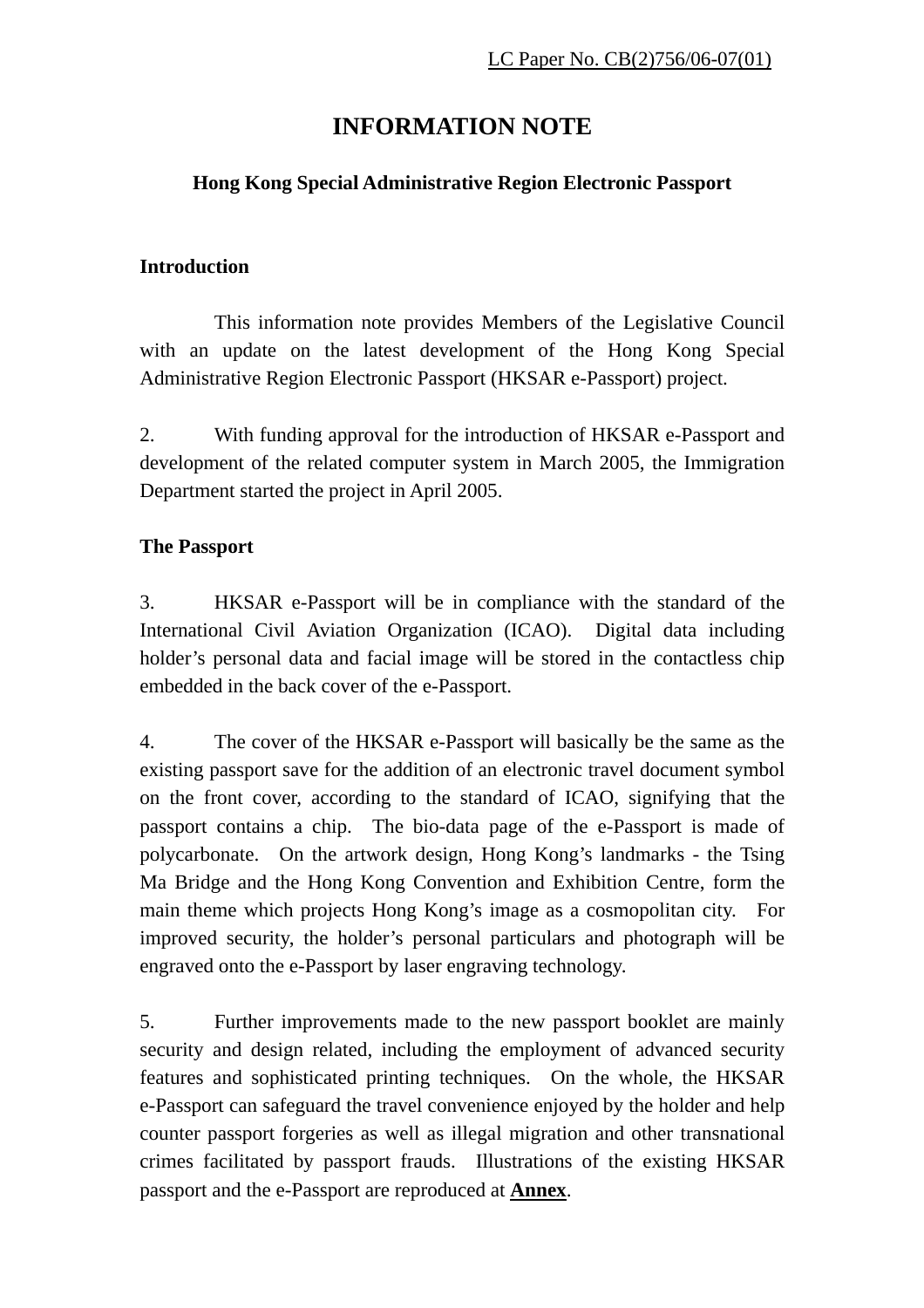## **The Computer System**

6. For the issuance of HKSAR e-Passport and other Hong Kong travel documents<sup>1</sup>, a new e-Passport system is being built in the Immigration Department to replace the old one. The new system utilizes the latest technologies to achieve a paperless working environment and to produce passports with high quality and security. For further enhancement of customer service, the time required for processing applications will be shortened from 15 to 10 working days.

7. The project has now reached the final stage of system fine-tuning and familization of the system by staff, to ensure its smooth operation upon implementation.

## **Application Procedures**

8. The existing application procedures for HKSAR passport will remain unchanged, except that applicants will be required to submit colour photos with white background. The passport fees will remain unchanged upon implementation of the HKSAR e-Passport.

## **Implementation Date**

9. The Immigration Department will start accepting applications for HKSAR e-Passport as from 5 February 2007 (Monday). e-Passports will be issued for applications received on that day onwards. The existing version of HKSAR passports will remain valid until their expiry.

## **Publicity**

 $\overline{a}$ 

10. A press release will be issued on 1 January 2007 promulgating the introduction of the HKSAR e-Passport. Briefing and demonstration sessions will be arranged later this month by the Immigration Department for parties concerned such as the local consulates in Hong Kong.

<sup>&</sup>lt;sup>1</sup> The e-Passport system will process and produce HKSAR e-Passports and e-Document of Identity for Visa Purposes, both of which will be introduced on the same day, i.e. 5 February 2007.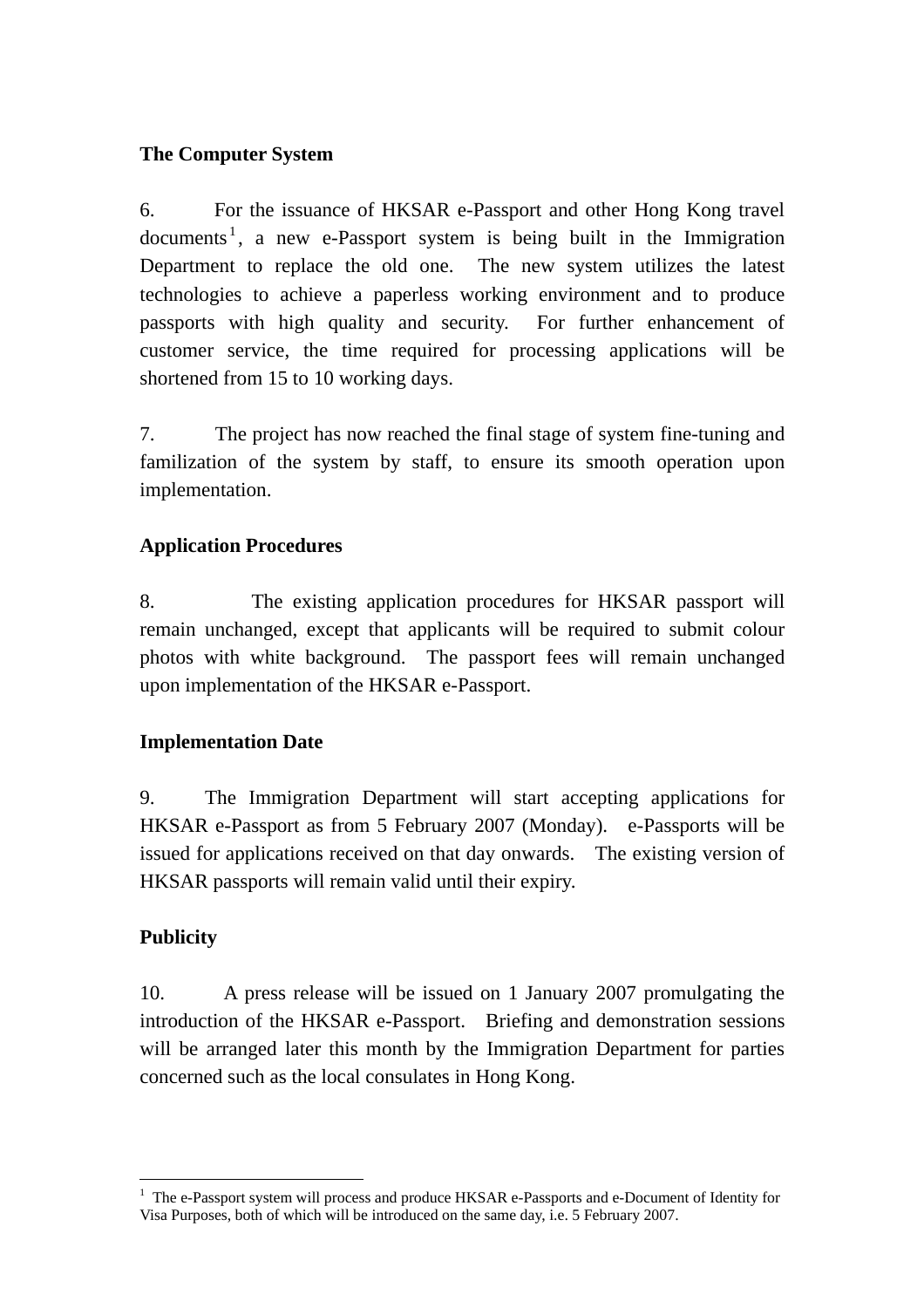## **Enquiries**

11. Enquiries about this information note can be made to Ms Anita Li, Assistant Secretary for Security at 2810 2699.

Security Bureau 1 January 2007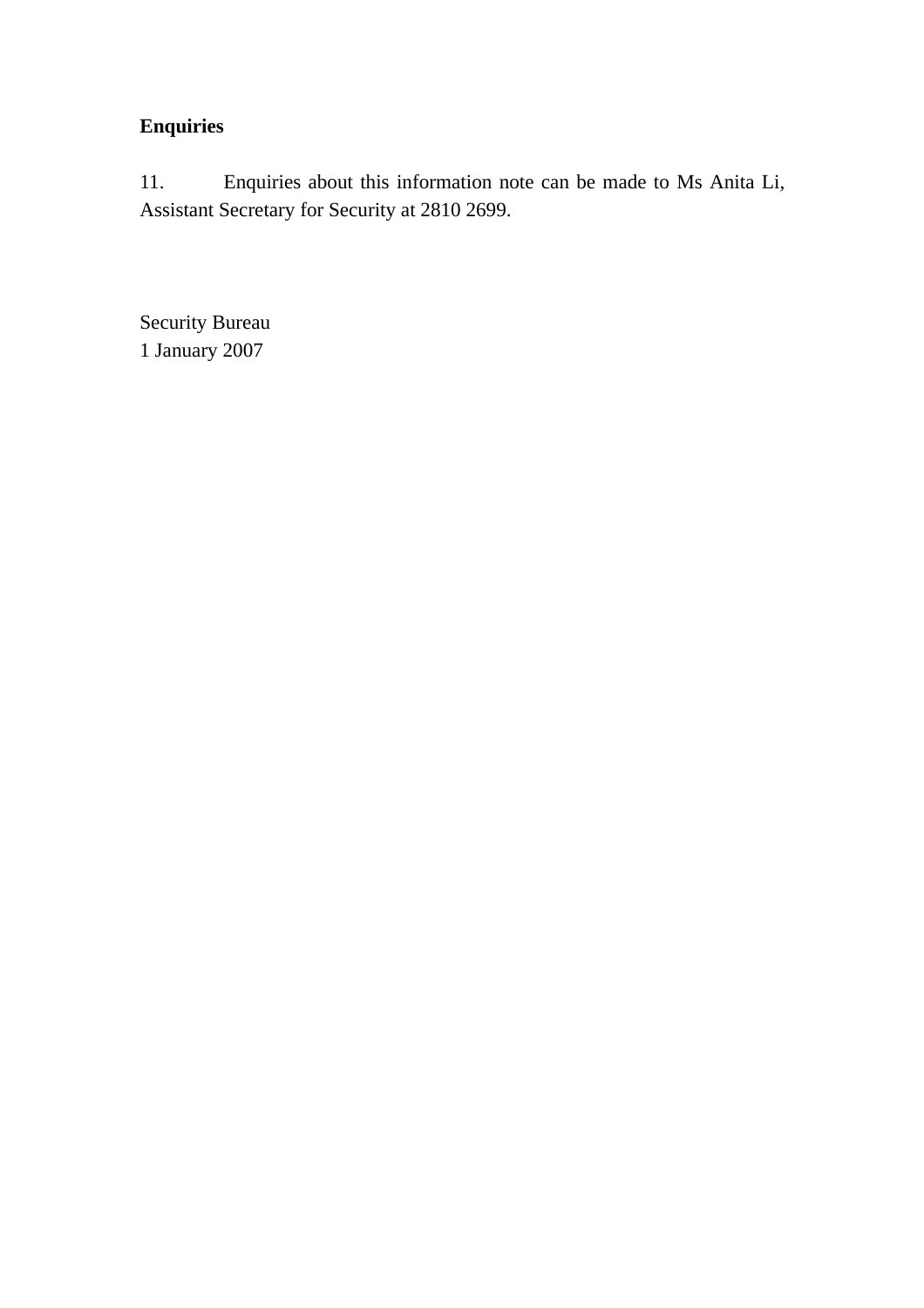# **HKSAR Passport Annex**

**(P. 1 of 3)**

## Cover





Electronic travel document symbol

Existing passport e-Passport

## Inside front cover



Existing passport e-Passport e-Passport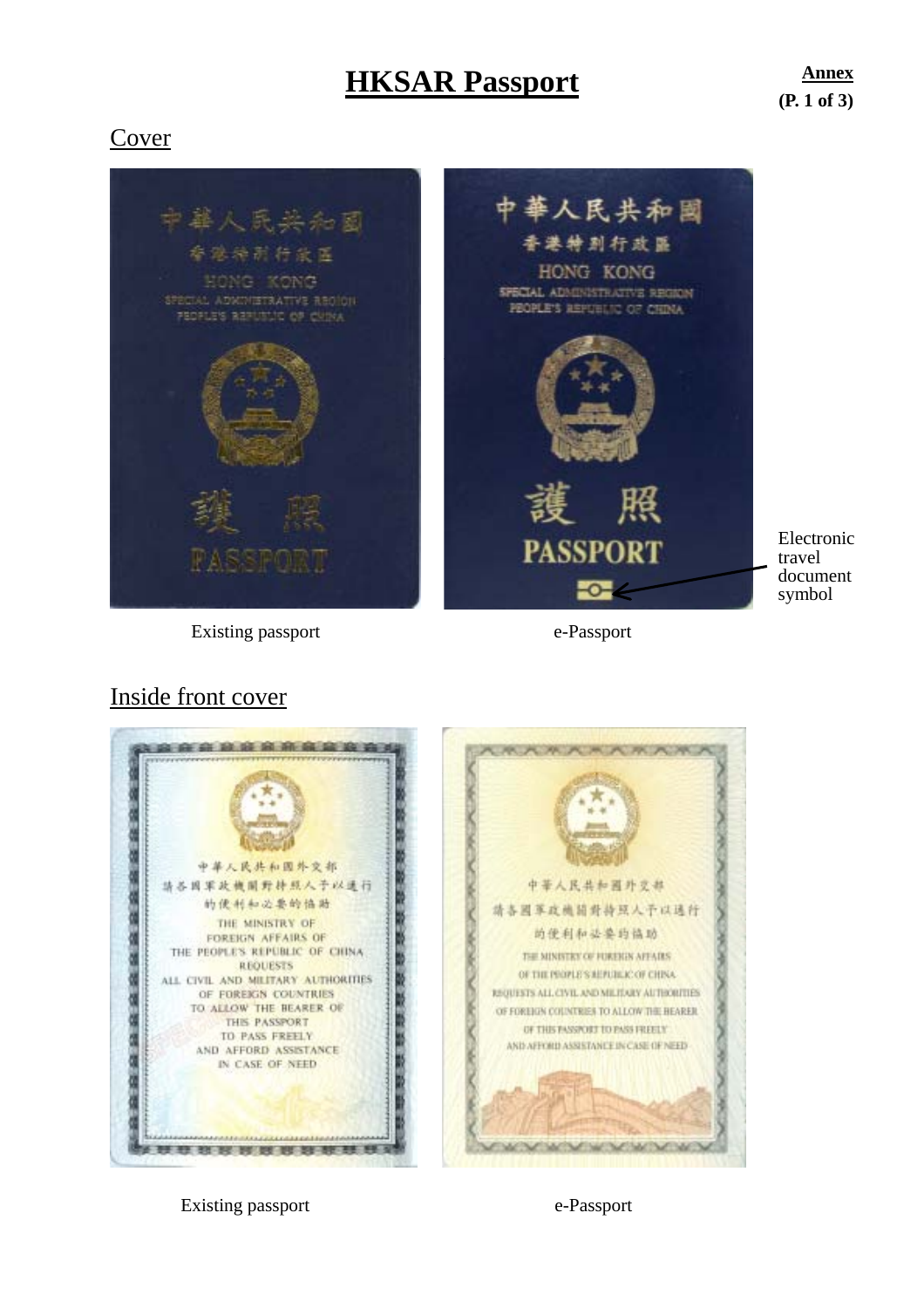## **Data page (P. 2 of 3)**

| 諌<br>CHAN                |                                                     |
|--------------------------|-----------------------------------------------------|
| <b>NAMES</b>             |                                                     |
|                          |                                                     |
| NATIONALITY              | 土 电 H JU / DATE OF HHTH                             |
| <b>CHINESE</b>           | 01 DEC 69                                           |
| 他那/''球火<br>M             | <b>ACE OF BEFTH</b><br><b>GUANGDONG</b>             |
| 基亚里斯/BASE OF 881E        | <b>At N. / DATE DE EXPIRT</b>                       |
| 20 DEC 01<br>医骨髓 输入机控制相对 | 20 DEC 11                                           |
|                          | 告举持别行政医入境事務成                                        |
|                          | LEPARTMENT, HONG KUNG SPRIJAL ADMINISTRATIVE KNGRIN |

Existing passport – data page located at the inside back cover



e-Passport – Polycarbonate data page is inserted as the first page of the passport after the inside front cover. On application of the laser engraving technology, the holder's photo is in black and white.

# **Annex**